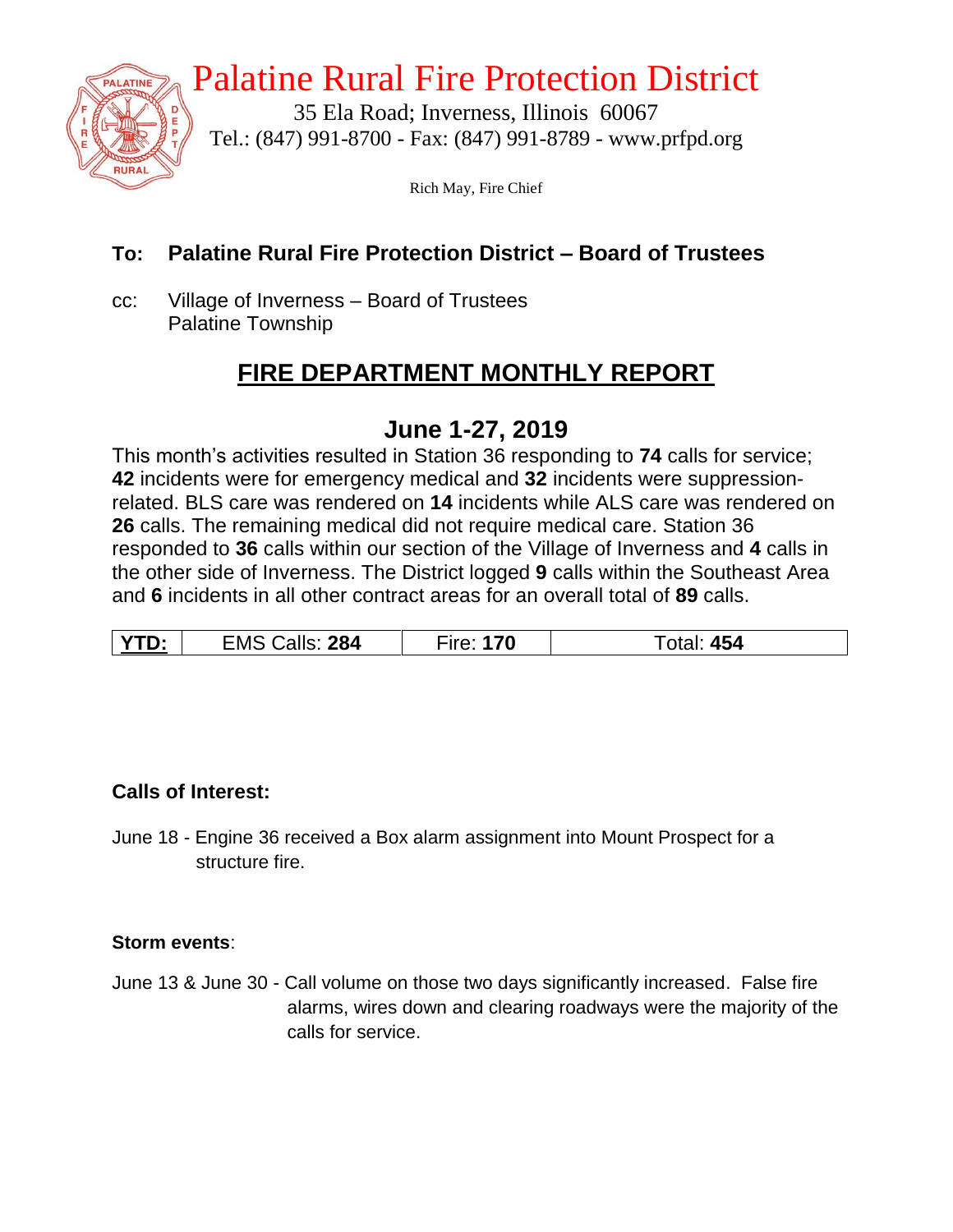| Page |  |
|------|--|
|------|--|

| Emergent Response Times – Station 36 |                                                                          |                 |                    |                 |                  |                 |  |  |  |
|--------------------------------------|--------------------------------------------------------------------------|-----------------|--------------------|-----------------|------------------|-----------------|--|--|--|
|                                      | <b>Inverness, Little City and Palatine Rural District</b>                |                 |                    |                 |                  |                 |  |  |  |
|                                      | <b>Six Minute Response Benchmark</b>                                     |                 |                    |                 |                  |                 |  |  |  |
|                                      |                                                                          |                 | <b>District 36</b> |                 |                  |                 |  |  |  |
|                                      | <b>YES</b><br><b>NO</b>                                                  |                 |                    |                 |                  |                 |  |  |  |
|                                      |                                                                          |                 |                    |                 |                  |                 |  |  |  |
|                                      |                                                                          |                 |                    |                 |                  | <b>Total</b>    |  |  |  |
|                                      | Average<br>Average                                                       |                 |                    |                 | <b>Total</b>     | Average         |  |  |  |
|                                      | <b>Number of</b>                                                         | <b>Response</b> | <b>Number of</b>   | <b>Response</b> | <b>Number of</b> | <b>Response</b> |  |  |  |
|                                      | <b>Responses</b><br><b>Responses</b><br><b>Responses</b><br>Time<br>Time |                 |                    |                 |                  |                 |  |  |  |
| Total                                | 35                                                                       | 4:08            |                    | 6:26            | 39               | 4:22            |  |  |  |

# **Emergent Response Times – Station 36**

Percentages: Responded six minutes or under: Average: **90%**

### **Emergent Response Times – Station 36 Inverness, Little City and Palatine Rural District**

|                  |                                      | <b>YES</b>                                | <b>NO</b>                     |                                    |                                                      |                                                           |
|------------------|--------------------------------------|-------------------------------------------|-------------------------------|------------------------------------|------------------------------------------------------|-----------------------------------------------------------|
|                  | <b>Number of</b><br><b>Responses</b> | Average<br><b>Response</b><br><b>Time</b> | Number of<br><b>Responses</b> | Average<br><b>Response</b><br>Time | <b>Total</b><br><b>Number of</b><br><b>Responses</b> | <b>Total</b><br>Average<br><b>Response</b><br><b>Time</b> |
| June             | 40                                   | 4:27                                      | 8                             | 6:39                               | 48                                                   | 4:49                                                      |
| July             | 39                                   | 4:28                                      | 12                            | 6:49                               | 51                                                   | 5:01                                                      |
| <b>August</b>    | 39                                   | 4:02                                      | $\overline{7}$                | 6:31                               | 46                                                   | 4:24                                                      |
| <b>September</b> | 34                                   | 4:18                                      | 9                             | 6:38                               | 43                                                   | 4:48                                                      |
| <b>October</b>   | 28                                   | 4:32                                      | 8                             | 6:35                               | 36                                                   | 4:59                                                      |
| <b>November</b>  | 30                                   | 4:42                                      | 8                             | 7:00                               | 38                                                   | 5:11                                                      |
| <b>December</b>  | 37                                   | 4:25                                      | 12                            | 6:48                               | 49                                                   | 5:00                                                      |
| <b>January</b>   | 27                                   | 4:49                                      | 16                            | 7:06                               | 43                                                   | 5:40                                                      |
| February         | 28                                   | 4:41                                      | 15                            | 6:52                               | 43                                                   | 5:27                                                      |
| <b>March</b>     | 31                                   | 4:17                                      | 10                            | 6:36                               | 41                                                   | 4:51                                                      |
| <b>April</b>     | 29                                   | 4:37                                      | $6\phantom{1}6$               | 7:13                               | 35                                                   | 5:04                                                      |
| May              | 33                                   | 4:41                                      | 9                             | 6:27                               | 42                                                   | 5:04                                                      |
| <b>Total</b>     | 395                                  | 4:29                                      | 120                           | 6:47                               | 515                                                  | 5:01                                                      |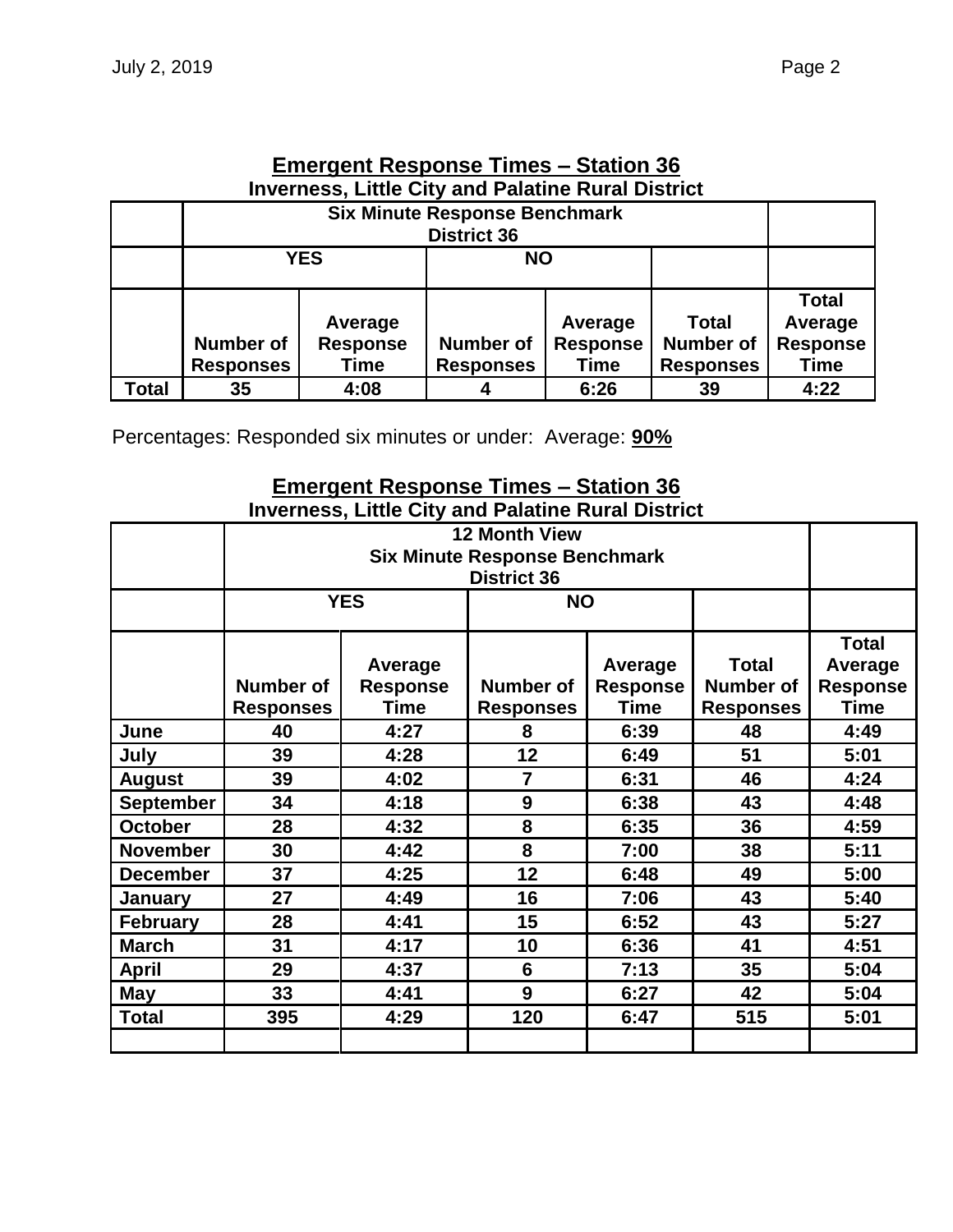### **Inverness Responses**

|              |                                                                            | <b>YES</b> | <b>NO</b>                            |                                           |                                                      |                                                           |
|--------------|----------------------------------------------------------------------------|------------|--------------------------------------|-------------------------------------------|------------------------------------------------------|-----------------------------------------------------------|
| Zone         | Average<br><b>Response</b><br><b>Number of</b><br><b>Responses</b><br>Time |            | <b>Number of</b><br><b>Responses</b> | Average<br><b>Response</b><br><b>Time</b> | <b>Total</b><br><b>Number of</b><br><b>Responses</b> | <b>Total</b><br>Average<br><b>Response</b><br><b>Time</b> |
| <b>INBF</b>  |                                                                            | 4:30       |                                      | 6:17                                      | 3                                                    | 5:06                                                      |
| <b>INV</b>   | 30                                                                         | 3:56       | 3                                    | 6:21                                      | 33                                                   | 4:09                                                      |
| <b>Total</b> | 32                                                                         | 3:58       |                                      | 6:20                                      | 36                                                   | 4:14                                                      |

Percentages: Responded six minutes or under: Average: **89%**

| <b>INBF</b> | <b>Inverness-Barrington Countryside</b> |
|-------------|-----------------------------------------|
| <b>INV</b>  | <b>Inverness-Palatine Rural</b>         |

# **Mutual Aid/Auto Aid**

|                               |               | Received |               | Given |
|-------------------------------|---------------|----------|---------------|-------|
|                               | <b>Mutual</b> | Auto     | <b>Mutual</b> | Auto  |
| <b>Barrington Countryside</b> |               |          |               |       |
| Barrington                    |               |          |               |       |
| <b>Hoffman Estates</b>        |               |          |               |       |
| <b>Mount Prospect</b>         |               |          |               |       |
| Palatine                      |               |          | 11            |       |
| <b>Rolling Meadows</b>        |               |          |               |       |